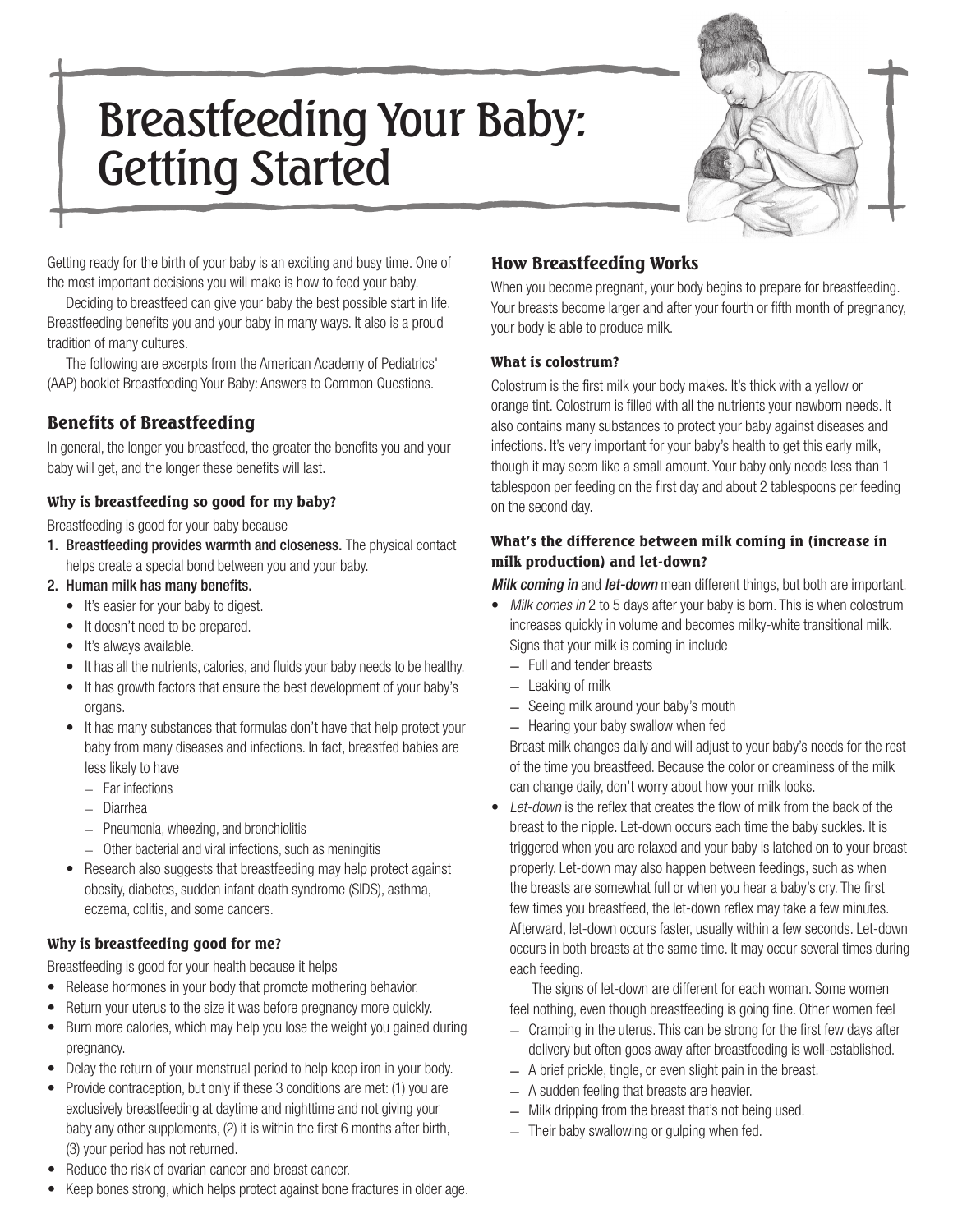#### What is demand and supply?

The more milk your baby takes from your breast, the more milk you make. This is called *demand and supply* because the more milk your baby demands the more you will supply. Many women with small breasts worry that they won't be able to make enough milk. However, because of demand and supply, there's no relationship between breast size and how much milk is produced.

## Getting Started

Babies are very alert after they are born and ready to find the breast! The more relaxed and confident you feel, the faster your milk will flow to your baby. Getting comfortable will help you and your baby get started toward a better latch-on.

#### How soon can I breastfeed?

You can and should breastfeed within the first hour after birth if you and your baby are physically able to do so. After delivery, your baby should be placed on your chest or stomach, skin to skin. The early smell and taste of your milk helps your baby learn to nurse. Your breast milk is all your baby needs if your baby is healthy. Other liquids, including water, sugar water and formula, will only lessen the benefits your baby receives from the early breast milk. Try to stay with your baby as much as you can. Rooming in with your baby day and night during your hospital stay has been shown to help start breastfeeding and keep it going longer.

#### What are different breastfeeding positions?

Always take time to get comfortable. Don't be shy about asking for help during the first feedings. It may take a few tries but with a little patience, you and your baby will succeed. The following are 3 breastfeeding positions:

Cradle hold—the traditional breastfeeding position. Firmly support your baby's back and bottom. When feeding this way, make sure your baby's entire body is facing your body, not the ceiling.





Clutch hold or football hold—may be more

comfortable if you've had a cesarean delivery because it keeps the baby's weight off of the stitches.

Reclining—feeding your baby while lying down

lets you relax and can be helpful if you've had a cesarean delivery or are tired.

#### How can I get comfortable while breastfeeding?

A few simple things can help you feel comfortable and relaxed.

- Sit on a comfortable chair with good back and arm support.
- Lie on your side in bed with your baby facing you. Place pillows to support your back and neck.
- Take deep breaths and picture yourself in a peaceful place.
- Listen to soothing music while sipping a healthy drink.
- Apply moist heat (such as warm, wet washcloths) to your breast several minutes before each feeding.
- If your home is very busy, find a quiet place where you won't be disturbed during feedings.
- If you had a cesarean delivery, use extra pillows to help position your baby.
- Try different breastfeeding positions.
- Make sure the baby is latched on correctly. (See next question.)

# Early Signs of Hunger

Your baby starts to let you know when she's hungry by the following early signs or cues:

- Small movements as she starts to awaken
- Whimpering or lip-smacking
- Pulling up arms or legs toward her middle
- Stretching or yawning
- Waking and looking alert
- Putting hands toward her mouth
- Making sucking motions
- Moving fists to her mouth
- Becoming more active
- Nuzzling against your breast

#### Why is latch-on so important, and how is it done?

A good latch-on means that your baby has opened his mouth wide and is well back on the breast, taking both the areola and nipple far back into his mouth. Correct latch-on is very important because it

- Makes milk flow better
- Prevents sore nipples
- Keeps your baby satisfied
- Stimulates a good milk supply for baby's weight gain
- • Helps to prevent engorged (overly full) breasts

You can help your baby latch on by holding your breast with your free hand. Place your fingers under your breast and with your thumb on top. Move your fingers well back from the areola so they don't get in the way. Position your baby with his entire body facing you.

Touch your nipple to the center of your baby's lower lip. This will cause your baby to open his mouth widely. This is called the *rooting reflex*. As this occurs, pull your baby onto the nipple and areola. Keep in mind that when

your baby is correctly positioned, or latched on, your nipple and much of the areola are pulled well into his mouth. Your baby's lips and gums should be around the areola and not just on the nipple. Your baby's chin should be touching your breast and his nose should be close to the breast.

At first you will feel a tugging sensation. You also may feel a brief period of pain. If breastfeeding continues to hurt, pinch, or burn, your baby may not be latched on properly. Break the latch by slipping your finger into the corner of your baby's mouth, reposition, and try again. It can take several

Hospital staff should watch a feeding and make suggestions. If breastfeeding continues to hurt, you may need the help of a lactation specialist. Let your pediatrician know if there's



Support your breast and tickle your baby's lower lip with your nipple to stimulate his rooting reflex.



When your baby's mouth is wide open, bring him quickly, but gently, toward your breast.



tries.

a problem.